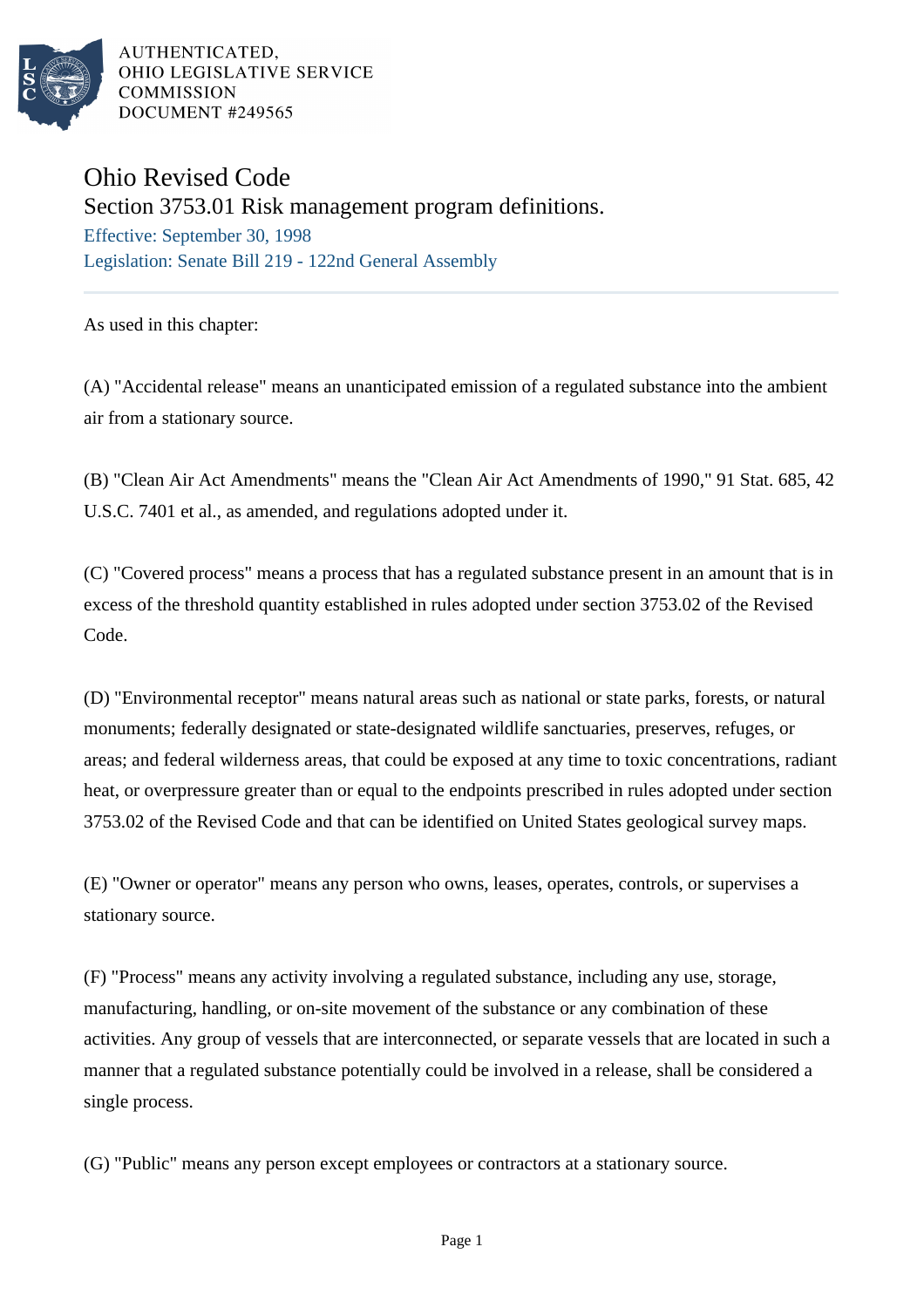

AUTHENTICATED. OHIO LEGISLATIVE SERVICE **COMMISSION** DOCUMENT #249565

(H) "Public receptor" means off-site residences, institutions such as schools or hospitals, industrial, commercial, and office buildings, parks, or recreational areas inhabited or occupied by the public at any time where the public could be exposed to toxic concentrations, radiant heat, or overpressure as a result of an accidental release.

(I) "Regulated substance" means a toxic or flammable substance listed in rules adopted under section 3753.02 of the Revised Code.

(J) "Risk management plan" means a risk management plan required under section 3753.03 of the Revised Code.

(K) "Stationary source" means any buildings, structures, equipment, installations, or substanceemitting stationary activities that belong to the same industrial group as described in the standard industrial classification manual, 1987, that are located on one or more contiguous properties under the control of the same person or persons, and from which an accidental release may occur. Properties shall not be considered contiguous solely because of a railroad or pipeline right-of-way.

(1) "Stationary source" includes transportation containers that are used for storage not incident to transportation and transportation containers that are connected to equipment at a stationary source for loading and unloading. "Stationary source" does not include the transportation, including storage incident to transportation, of any regulated substance under this chapter. "Stationary source" does not include naturally occurring hydrocarbon reservoirs.

(2) "Transportation" includes, but is not limited to, transportation that is subject to oversight or regulation under 49 C.F.R. part 192, 193, or 195, or to a state natural gas or hazardous liquid program for which the state has in effect a certification to the United States department of transportation under 49 U.S.C. 60105.

(L) "Threshold quantity" means the quantity established for a regulated substance in rules adopted under section 3753.02 of the Revised Code that, if exceeded, subjects an owner or operator to compliance with this chapter and rules adopted under it.